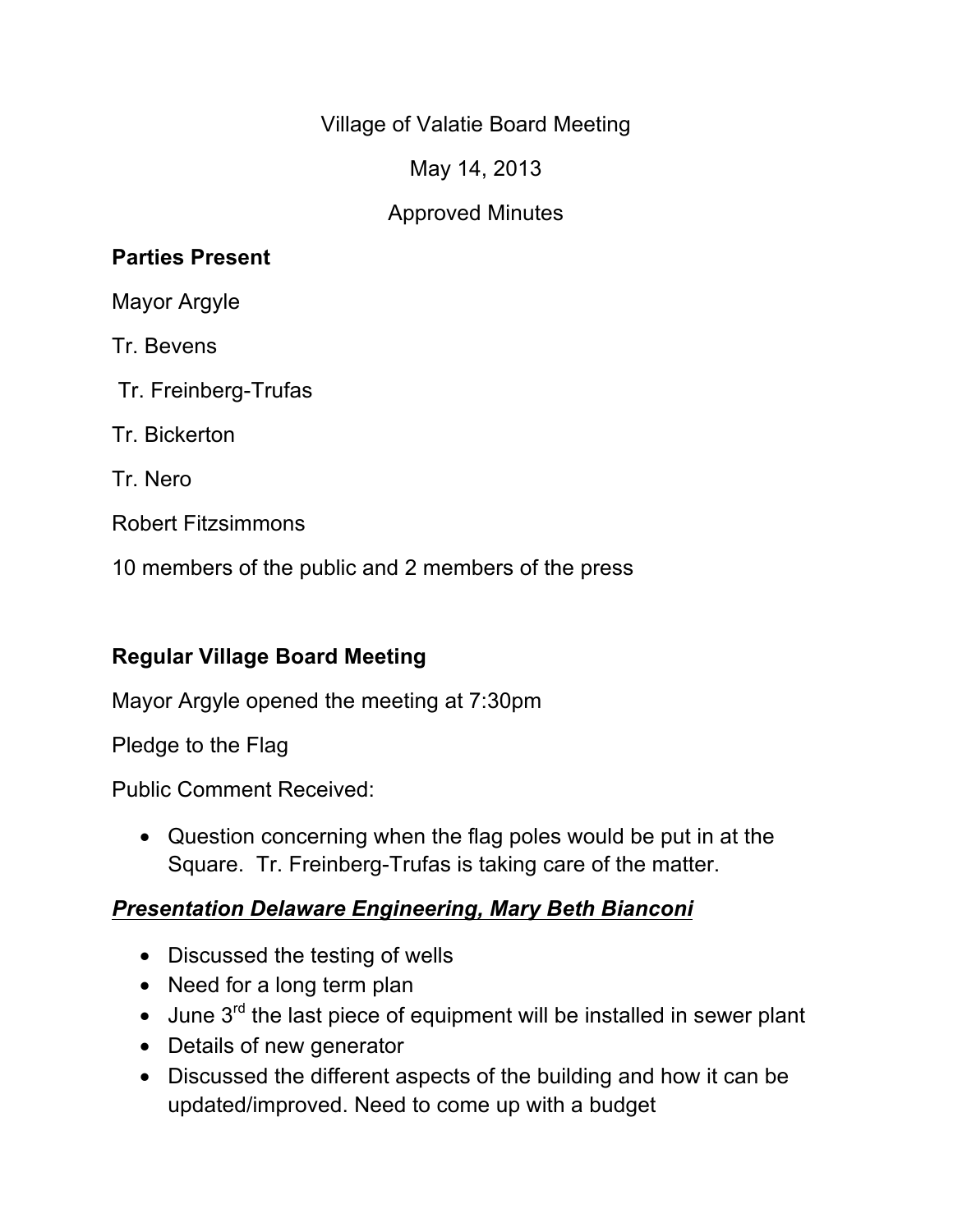**Motion, Tr. Bevens: Approve minutes from April 9, 2013 and April 30<sup>th</sup>,** 2013. Seconded by Tr. Bickerton, all members present voted yes.

**Motion,** Tr. Bevens: Audit meeting conducted, seconded by Tr. Bickerton, all members present voted yes.

**Motion**, Tr. Bickerton, Approve payment of claims 2013-12-01 to 2013-12- 56, seconded by Tr. Nero, all members present voted yes.

#### **Committee Reports:**

## *Fire Department Report* – No report given

*Theater Report* – Dr. Baillargeon gave us an update of events occurring throughout the year:

- $\circ$  Garden Party Sunday, May 17<sup>th</sup> 2:00 to 4:00
- $\circ$  Youth Productions in the summer
- o Musical groups coming in
- $\circ$  June  $7<sup>th</sup>$  Open Mic night
- $\circ$  July 13 Paul Miller Quartet
- $\circ$  August Reverberators
- $\circ$  September 7 Peoples Prayer. More spiritual and trying to get local churches involved
- $\circ$  October Rocky Horror Show
- $\circ$  End November to December Hoping to do Christmas Carol again.

Would like to look into getting the front hall, especially near doorway, insulated. Tr. Bickerton will look into heat/air for the front section. Would like to work on outside wall but it is a rather large project. There are lights that need to be replaced.

Once storage shed is put in, the trailer will be cleaned out into the new shed as well as the storage area at the sewer plant. There are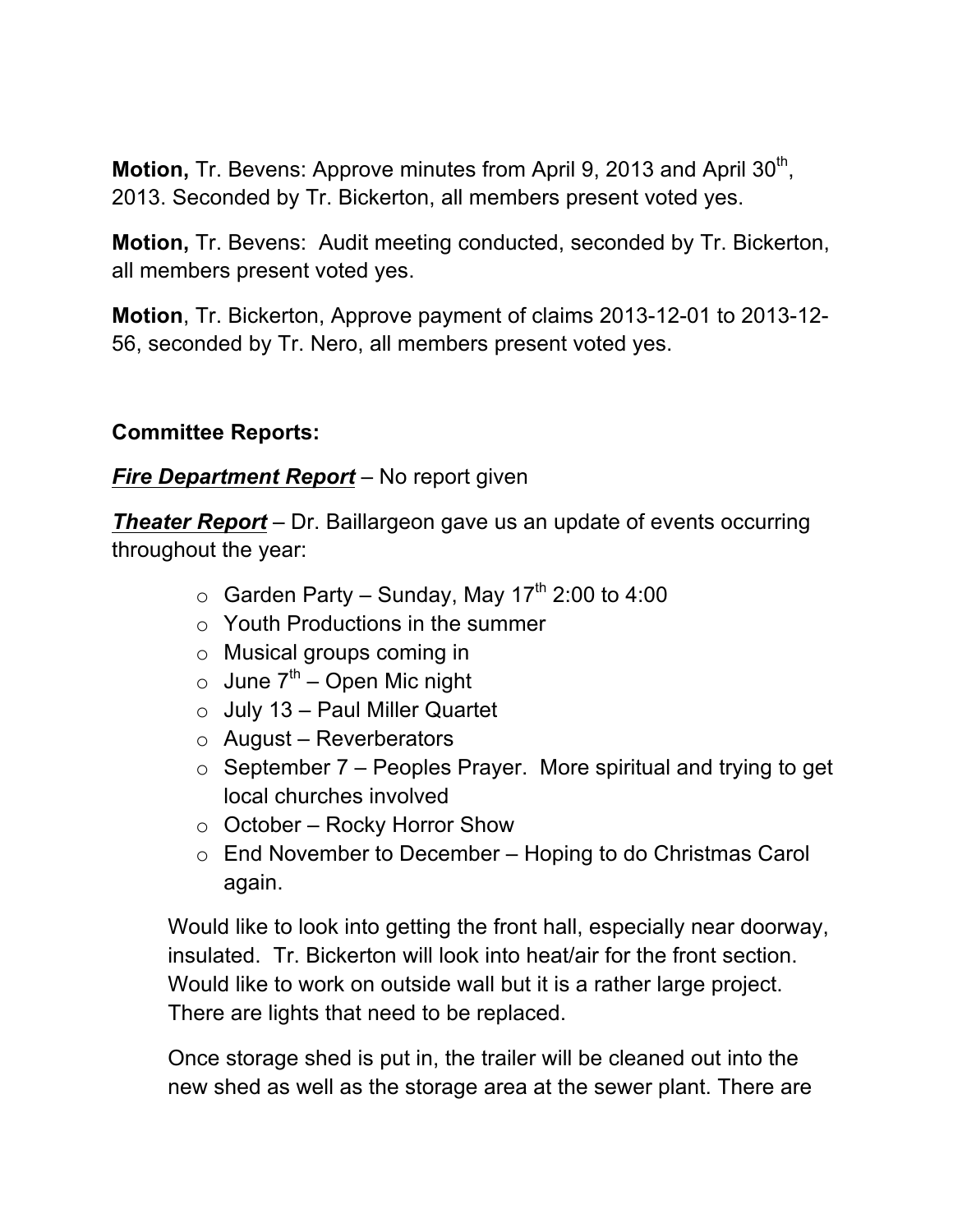some odds and ends, nothing of importance that can be disposed of. The trailer will be moved thereafter. Fence will be installed last.

*Building Dept.* – Mayor Argyle provided a verbal report. Robert Fitzsimons and Walt Simonsmeier have met to discuss logistics of violation letters and when to take action

*DPW Report* – Tr. Brevens read report from John Ruchel.

- $\circ$  Williams Street Needs to be completed. 4 things need to be done to complete the project: top soil, seeding, bricks, and decision on one way.
	- Obtained an estimate from C & E Rothermel for the topsoil and seeding - \$975.00
	- Obtained an estimate for laying down the bricks \$5000.00. Need to obtained more estimates.
	- The monies for this last phase of the project was discussed and included in the original plans. The project was done in phases; this being the last.

Tr. Bickerton, motion to move forward with the project, hiring C & E Rothermel for \$975.00 to bring in top soil and do the seeding, seconded by Tr. Freinberg-Trufas, all members present voted yes.

• Flow of one way traffic on Williams street needs to be decided. Robert Fitzsimons advised the Board a Local law needs to be adopted. Mr. Fitzsimons will prepare this local law for the next meeting in which the following meeting, July, we can have a public hearing.

The handicap parking in front of the senior center needs to be moved to the side of the building.

*VERA* - In years past, VERA has provided the hanging baskets lining Main Street. This year, VERA is unable to provide. The Village will purchase this year from Running Creek. The village will also maintain the flowers.

o No decisions have been made for setting a date for Hoopla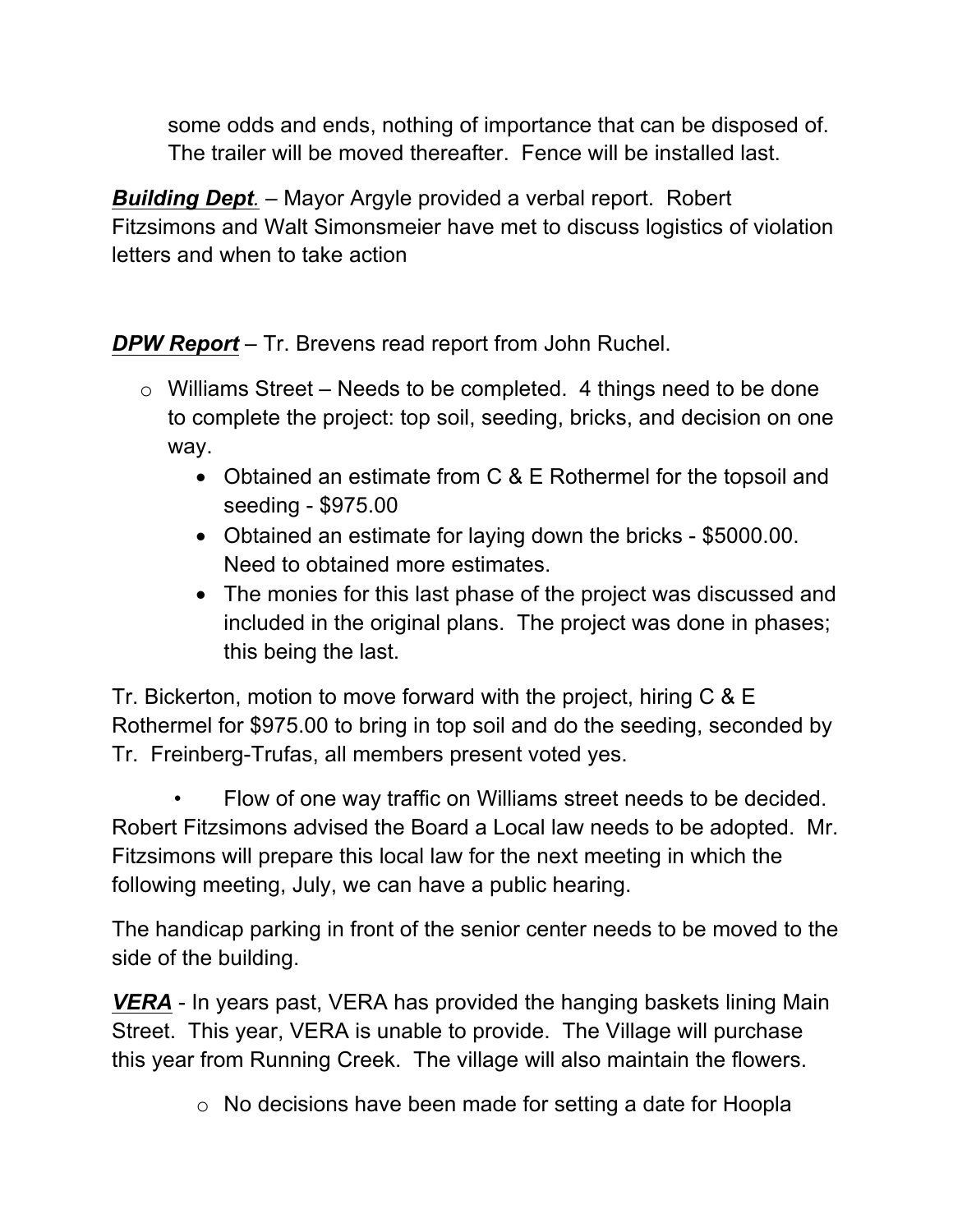o Tr. Freinberg-Trufas made mention of significant changes with VERA including reorganization. Tr. Freinberg-Trufas will be attending the next meeting.

*Parks Report* – Mayor Argyle informed the board and public that River Street Park will be closed for about a week to have work performed. There will be barricades and signs put up.

*Water/Sewer -* Mayor Argyle thanked the clerk for completing the new water/sewer software and getting the bills out (late). Also thanked Tr. Bevens and Tr. Nero for helping in collecting monies on delinquent water bills. To date, 14,700.00 have been collected on the delinquent water bills. Arrangements have been made with a few of the businesses that have been behind.

Received letter from acct #1991 requesting the forgiveness of interest and penalties. He is a leasee and he was under the understanding that the landlord was paying the water bill. The building was sold and no contact was made with the Village of Valatie Office concerning any final readings or information on water/sewer bills.

Tr. Bevens makes a motion to drop the penalty for account # 1991, seconded by Tr. Nero, all members present in favor.

*Grease traps* – Mayor Argyle stressed the importance of businesses having grease traps. In the past, September 2012, letters were sent out to all businesses requiring grease trap inspections will be done. Only one responded and went thru the inspection. Follow up was not successful. Mayor Argyle would like our village attorney, Robert Fitzsimons, to draw up a letter stating the need to inspect. If an establishment does not have one, give 30 days for installation and follow-up. If an establishment does not comply, the village will fine \$1000.00 (according to code book) the establishment.

Recently had a situation with grease in our sewer lines.

Tr. Freinberg-Trufas stressed the importance of everyone should be treated equally, across the board.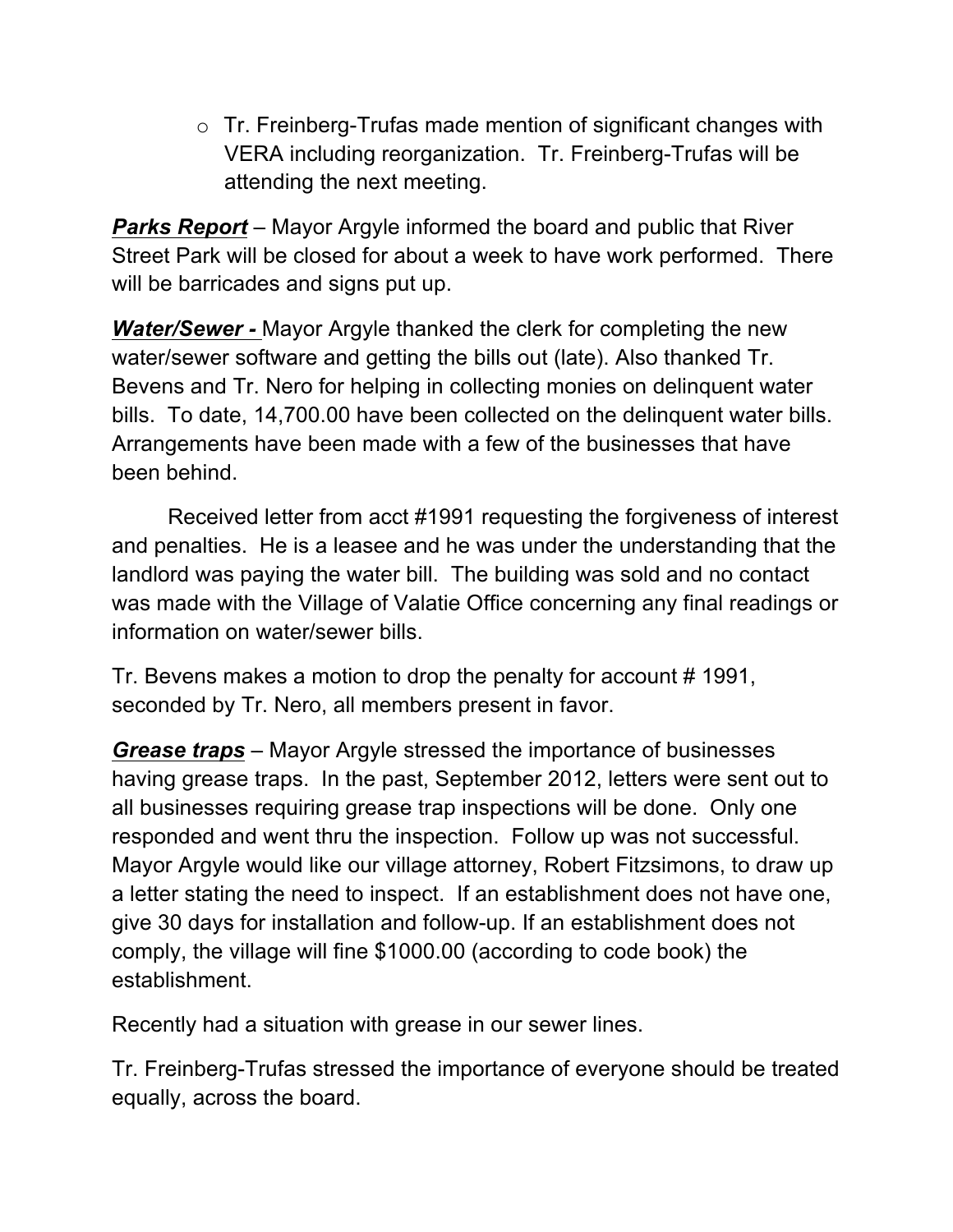Mayor Argyle stated the need for the village to get their own people trained in the sewer department to do the inspections. Until that time, Rural Water could be used to conduct the inspections.

*Memorial Day Parade* – Tr. Nero enlightened the Board with details of the parade. The town of Kinderhook is hosting the parade and it will be held in the Village of Valatie this year. Lineup will begin at 9am. The parade route begins on Mechanic Street, onto Main Street and up to Glynn Square where a memorial service will be done. There is one more meeting prior to the parade.

*Security Cameras* - Mayor Argyle is looking for locations and ideas of where cameras should be installed. AT the present time there is a camera on the corner of Main and Church but it does not go anywhere. The camera on the American Legion was taken down and has not been placed. Tr. Freinberg-Trufas suggested we ask S&F to come and tell us how and where the cameras should be placed. Have the company lay out a long range plan. All recordings should be in the sheriff's office as it has in the past. The cameras have been valuable in the past and help to solve some cases.

*HUD Loans* – Jason Nastke sent letters to each Board member with Tr. Freinberg-Trufas.

**Motion**, Tr. Bevens authorizing the clerk to send out tax bills, Tr. Bickerton seconded. Roll call:

> Tr. Freinberg-Trufas – Abstained Tr. Nero – Yes Tr. Bevens – Yes Tr. Bickerton – Yes Mayor Argyle – Yes

Tr. Freinberg-Trufas asked to explain her reasons for abstaining. Tr. Freinberg-Trufas stated she went thru the budget with a fine tooth comb and discovered a grave error; the tax rate was increased by 2% but the tax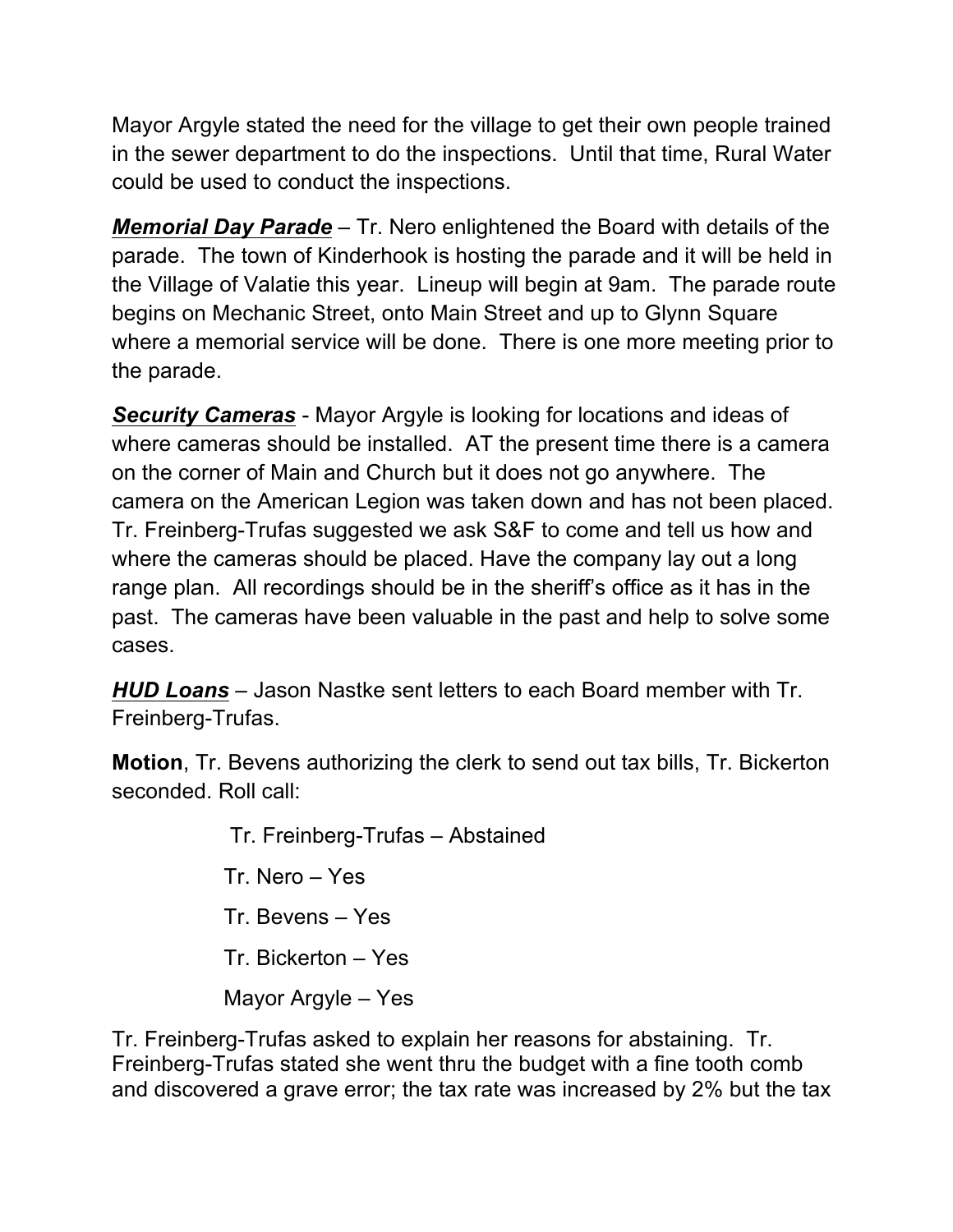levy was not. The 2% was applied to the wrong number. Trustee Freinberg-Trufas called the State Comptrollers and inquired if this could be amended. At this point, it is not possible to amend. State Comptroller's office informed Tr. Freinberg-Trufas that a tax cap form had not been completed or turned in to the State. This form, if completed, would have given the Village the right tax amount. Tr. Freinberg-Trufas question clerk if this form has been completed, of which the answer was no. Tr. Freinberg suggested to the Mayor and the Board of Trustees that serious thoughts need to be put into lowering numbers on the budget so that the Village is not racing thru their savings. Tr. Freinberg-Trufas mentioned the importance of fixing the mistake.

## *Correspondence*:

- Received a letter concerning asphalt repair needed on end of driveway on church street
- Received a letter concerning Spring Street. Letter requests a reduce speed limit.

Concerns about Church and Main Street were discussed. Tr. Freinberg-Trufas mentioned she does not feel safe pulling out onto Main Street from Church Street; would like to make that no right turn allowed The cars that are parked in the no parking zone are not compact cars but trucks. Tr. Freinberg-Trufas would like to ask the Sheriff's office to patrol that area.

Tr. Bevens stated that descions such as Tr. Freinberg-Trufas suggestion cannot be done without DOT getting involved. Is a long process that includes doing a study. Tr. Bevens also stated that the DOT will be painting the yellow lines and crosswalks late June or July. Brief discussion concerning people not using crosswalks and cars are parking right up to the cross walks.

# *Creation of Subcommittee for Local Law 2 of 2008*:

Mayor Appointed – Mike Clark, Planning Board Chairman Kevin Walsh, Zoning Board Chairman Walt Simionsmeier, Building Inspector Angelo Nero, Trustee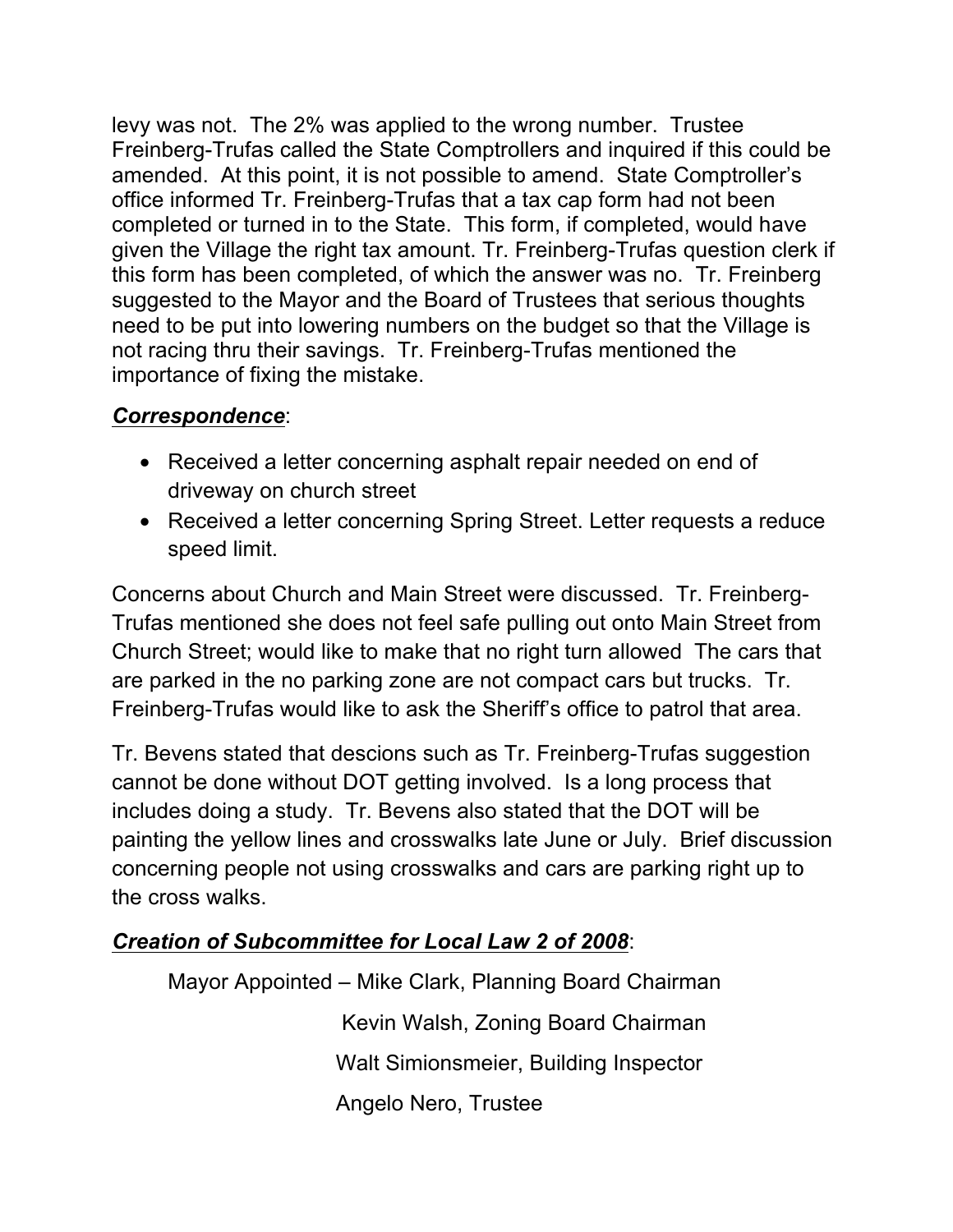Looking for 2 volunteers. Local Law 2 of 2008 was created for the resident senior housing.

**Motion**, Tr. Bevens to form the committee to look over Local Law 2 of 2008, seconded by Tr. Bickerton, all members present voted yes.

#### *Community Day*:

Mayor Argyle would like to have a community day and incorporate the celebration Martin H Glynn becoming president. Would also like to give out the Spirit of Valatie Award.

Spirit of Valatie Award Committee:

- 1. Dominic Lizzi
- 2. Jackie Hennssey
- 3. Nick Becker
- 4. Tr. Nero
- 5. Nancy Kelly
- 6. Additional volunteer

Community Day Committee:

- 1. Dominic Lizzi
- 2. Valatie Library
- 3. Carol Williams
- 4. Jamie Keenan
- 5. Jackie Hennssey
- 6. Nancy Kelly

**Motion**, Tr. Bickerton to enter into executive session at 9:22pm to discuss personnel, seconded by Tr. Bevens, all members voted yes.

**Motion**, Tr. Freinberg-Trufasto exit Executive session at 10:28pm, seconded by Tr. Bevens, all members presented voted yes.

**Motion,** Tr. Bevens to direct the Village Attorney to draft an agreement with the union for bringing back Paul Warner, seconded by Tr. Nero. Roll Call:

Tr. Freinberg-Trufas – No

- Tr. Nero Yes
- Tr. Bevens Yes